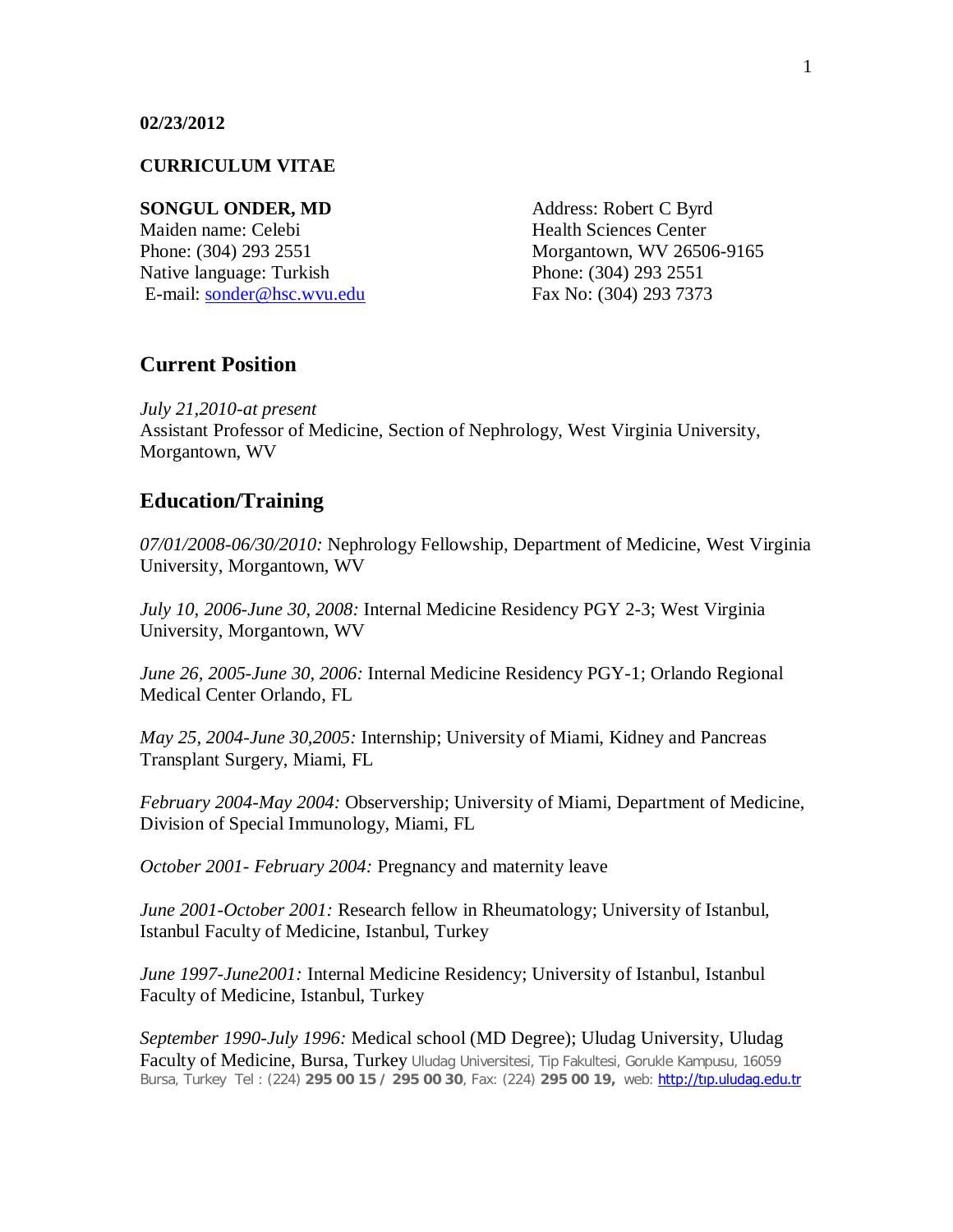### **Board Certification:**

American Board of Internal Medicine 08/21/2008 American Board of Nephrology: 11/4/2010 Turkish Board of Internal Medicine: 2001

**Medical License:** Issued by West Virginia Board of Medicine on July 14, 2008

**Special Interests:** Kidney-pancreas transplantation, transplant immunology, vasculitis and obesity and dialysis.

# **Publications/Poster Sessions**

- 1. Semin Dial. 2012 Jan 12. doi: 10.1111/j.1525-139X.2011.01017.x. [Epub ahead of print]. Treating the Obese Dialysis Patient: Challenges and Paradoxes. **Celebi-Onder S**, Schmidt RJ, Holley JL.
- 2. The Endocrinologist 17(5): 255-257, September/October 2007. Thyrotoxic Periodic Paralysis (TPP) in Two White Men after Treatment for Hyperthyroidism with Total Thyroidectomy and Radioactive Iodine (RAI) Treatment: **Songul Celebi Onder** , Joshua M Dower, Timothy K Jackson.
- 3. The Endocrine Society's  $89<sup>th</sup>$  Annual Meeting, Toronto, June 2-5, 2007 Thyrotoxic Periodic Paralysis (TPP) in Two White Men after Treatment for Hyperthyroidism with Total Thyroidectomy and Radioactive Iodine (RAI) Treatment: **Songul Celebi Onder** , Joshua M Dower, Timothy K Jackson.
- 4. Rheumatology (Oxford). 2004 Apr;43(4):423-7. Epub 2003 Dec 16. Expression of KIR and C-type lectin receptors in Behcet's disease. Saruhan-Direskeneli G, Uyar FA, Cefle A, **Onder SC,** Eksioglu-Demiralp E, Kamali S, Inanç M, Ocal L, Gül A.
- 5. Arthritis/Rheum/American College of Rheumatolgy 2002 Annual Scientific Meeting, New Orleans, Louisiana, The role of procoagulant mutations on the type and site of thrombosis in Behcet's Dusease. **Celebi-Onder S**, Ozbek U, Akman-Demir G, Kamali S, Inanc M, Ocal L, Aral O, Konice M, Gul A. Publication Date: 10 / 2002, Volume: 45, Pages: 206
- 6. 10th International Conference on Behcet's Disease, Berlin, The role of procoagulant mutations on the different type and site of thrombosis in Behcet's disease. **Celebi-Onder S**, Ozbek U, Akman-Demir G, Kamali S, Inanc M, Ocal L, Aral O, Konice M, Gul A., Publication Date: 2002, Volume: 65, Pages: 65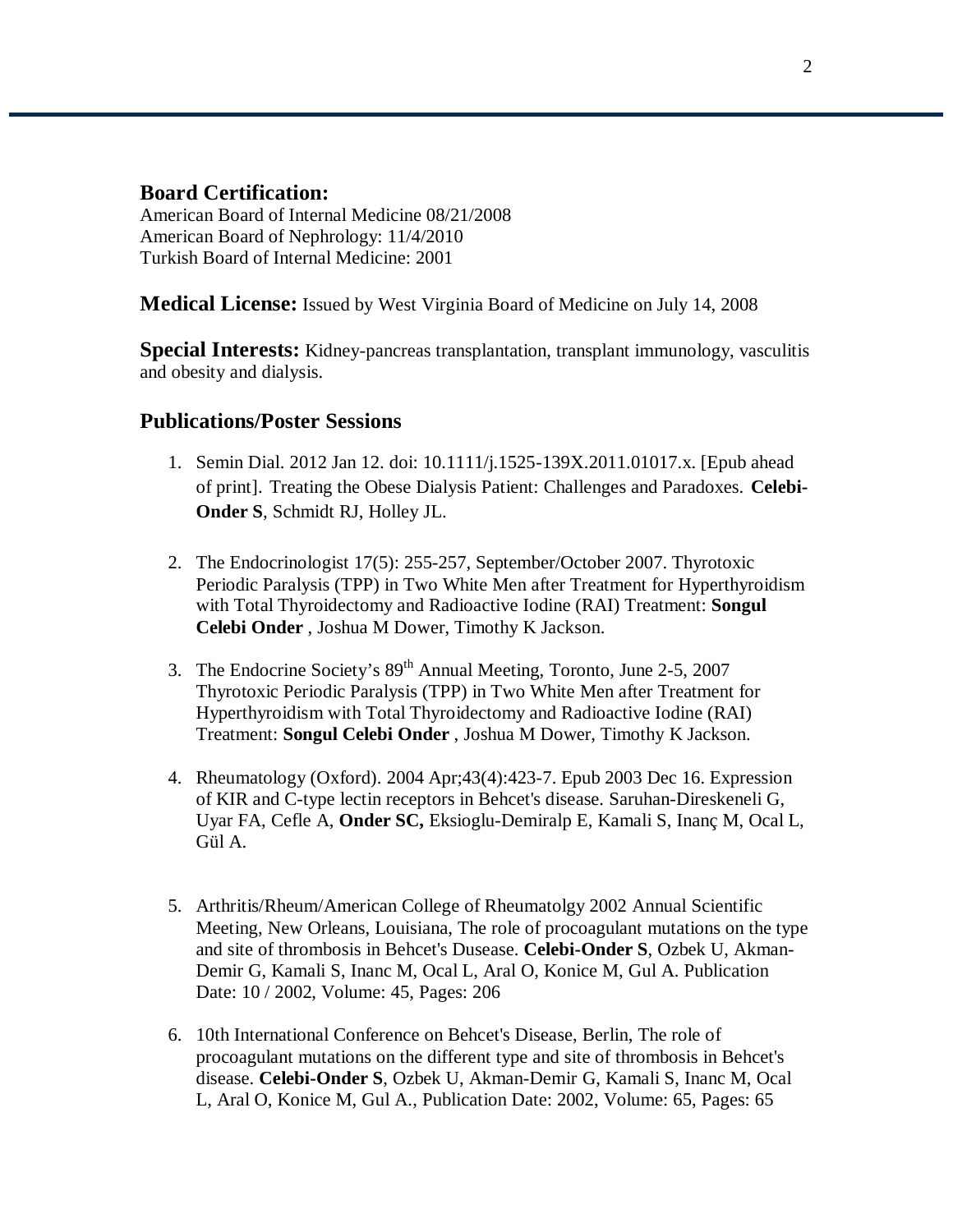- 7. Annals of the Rheumatic diseases, Annual European Congress of Rheumatology, KIR3DL1 (NKB1) and CD94 Expression on peripheral blood T cells, NK cells and NKT cells in Behcet's Disease, G. Saruhan-Direskeneli, F.A. Uyar, A. Cefle**, S.C. Onder**, E. Eksioglu-Demiralp, S. Kamali, M. Inanc, L. Ocal and A. Gul, Publication Date: 2001 Pages: THU0022
- 8. Clinical Rheumatology, Case report: Amyopathic Dermatomyositis associated with Cervical Cancer, **S. Celebi**, A. Gul, S. Kamali, M. Inanc, L. Ocal., O. Aral, M. Konice, Publication Date: 2001, Volume: 20, Pages: 438-40
- 9. Istanbul Tip Fakultesi Dergisi, Pernicious Anemia as a cause of infertility, **Songul Celebi-Onder**, Meliha Nalcaci, Reyhan Diz-Kucukkaya, Mustafa N Yenerel, Mehmet Turgut, Publication Date: 2001, Volume: 64(1-2), Pages: 94-97
- 10. Istanbul Tip Fakultesi Dergisi, A case of acute lymphoblastic leukemia and pulmonary tuberculosis complicated with disseminated intravascular coagulation, Meliha Nalcaci, Guncag Dincol, **Songul Celebi**, Mustafa N Yenerel, Mehmet Turgut, Huseyin Keskin, Publication Date: 2000, Volume: 63 (2), Pages: 203-206
- 11. Istanbul Tip Fakultesi Dergisi, Treatment with spironolacton of hypokalemia caused by amphotericin B, **Songu**l **Celebi-Onder**, Meliha Nalcaci, Reyhan Diz-Kucukkaya, Guncag Dincol, Publication Date: 2000, Volume: 63(4), Pages: 435- 440

#### **RESEARCH STUDIES:**

- **1. Principal Investigator:** Tracking Number: H-21505. Title: Antibody Response to the Booster Pneumococcal vaccine in Hemodialysis Patients. Approval Date: 9/11/2009-renewed on: 2/28/2011, Expiration Date: 2/27/2012
- **2. Co-investigator:** Tracking Number: H-20724. Title: Registry for Peritoneal Dialysis Patients (Replacement for HS # 14455). Approval date: 10/26/2010, Expiration date: 10/25/2011
- **3. Co-investigator:** Tracking Number: H-22228. Title: Dialysis Outcomes and Practice Patterns Study (DOPPS) 4. Approval Date: 2/2/2011, Expiration Date: 2/1/2012
- **4. Co-investigator:** Tracking Number: H-22990. Title: Reata Pharmaceuticals: Bardoxolone Methyl Evaluation in Patients with Chronic Kidney Disease and Type 2 Diabetes: The Occurrence of Renal Events (BEACON). Approval Date:2/23/2011, Expiration Date: 2/22/2012